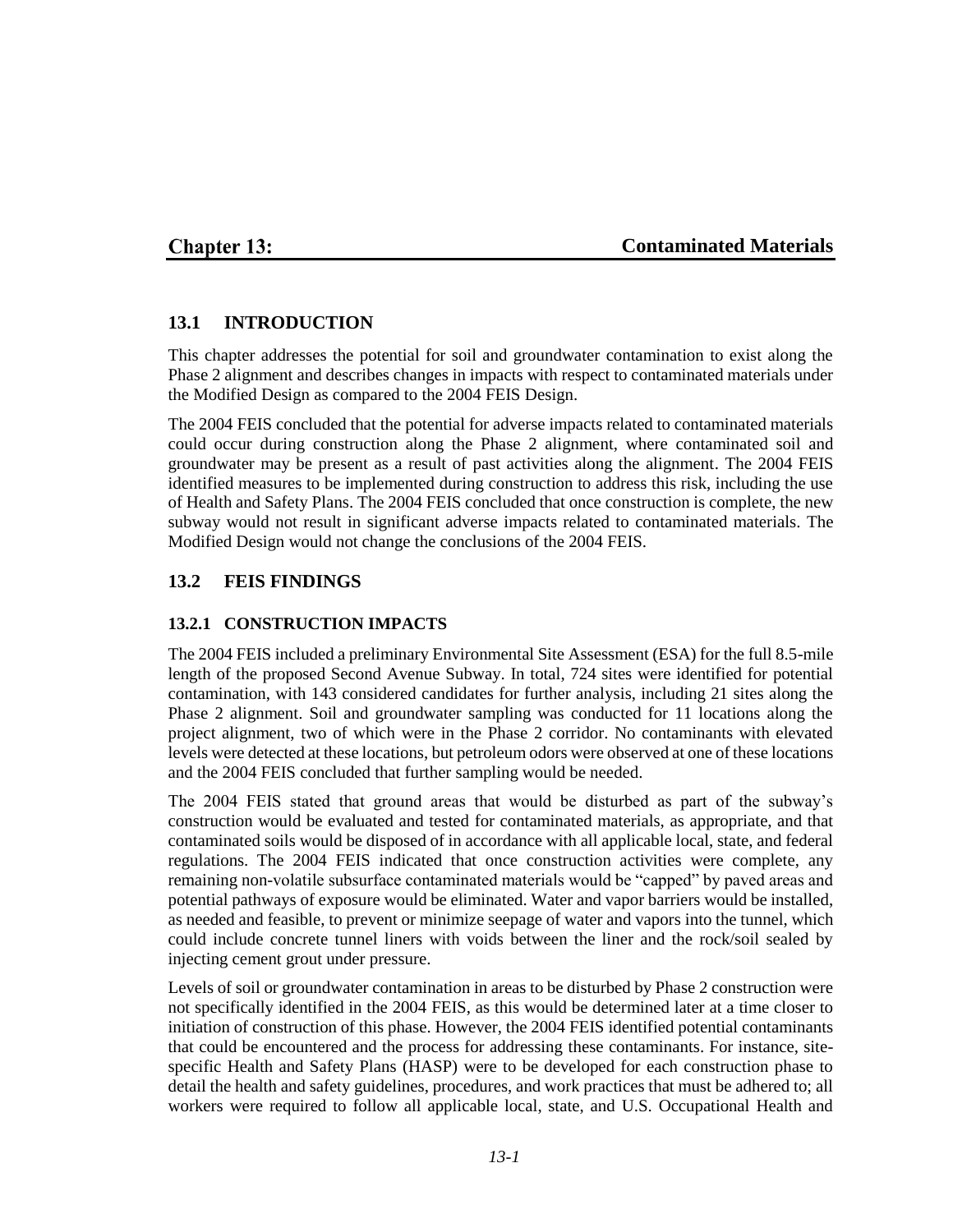Safety Administration (OSHA) construction codes and regulations; and a hazardous materials management plan would be developed for testing, handling, transporting, and disposing of contaminated materials encountered during the proposed excavations, consistent with applicable regulations, which would be included in the project's CEPP. Contaminants encountered were to be disposed of and handled in accordance with applicable laws and regulations.

A testing protocol for water in the sumps was to be developed and approved by the New York City Department of Environmental Protection (NYCDEP) as part of the permit/approval and CEPP process for the construction of the Project. If any groundwater exceeded NYCDEP's sewer use limitations, it was to be treated by readily available technologies and retested before being disposed of to the sewer systems.

### **13.2.2 PERMANENT IMPACTS**

The 2004 FEIS disclosed that operation of the subway would include the use of a variety of chemicals, including fuels, lubricants, and other oils, which would be handled and stored according to all applicable city, state, and federal regulations. With these protocols in place, no adverse impacts related to contaminated materials were identified in the 2004 FEIS.

# **13.3 UPDATE OF BACKGROUND CONDITIONS**

A Contaminated Materials Screening Assessment was prepared in November 2017 for the Phase 2 alignment to update information in this corridor and account for changes in conditions since the 2004 FEIS. The screening assessment involved a database search, review of historic Sanborn maps, and visual site reconnaissance from publicly accessible areas. Conditions along the entire Phase 2 alignment were evaluated, with a focus on the proposed property acquisition sites and the areas of probable subsurface excavation. The screening assessment identified 29 sites that warrant further investigation, as compared to 21 sites identified in the 2004 FEIS along the Phase 2 alignment.

# **13.4 PHASE 2 MODIFIED DESIGN—CHANGES IN IMPACTS**

# **13.4.1 CONSTRUCTION IMPACTS**

The updated Contaminated Materials Screening Assessment prepared in November 2017 for the Phase 2 alignment recommended that full Phase I ESAs be conducted on all proposed property acquisition sites. The Phase I ESAs would determine whether Phase II Investigations are warranted. Phase II Investigations are also recommended for the new station areas where excavation would occur adjacent or within sites identified for further investigation in order to establish appropriate handling protocols, as necessary.

Consistent with the 2004 FEIS, site-specific evaluations will be conducted for sites to be disturbed by construction activities for the Modified Design, and any contaminants encountered would be handled appropriately, and measures would be in place to protect worker and public safety. Therefore, no new or different adverse impacts related to contaminated materials during construction have been identified.